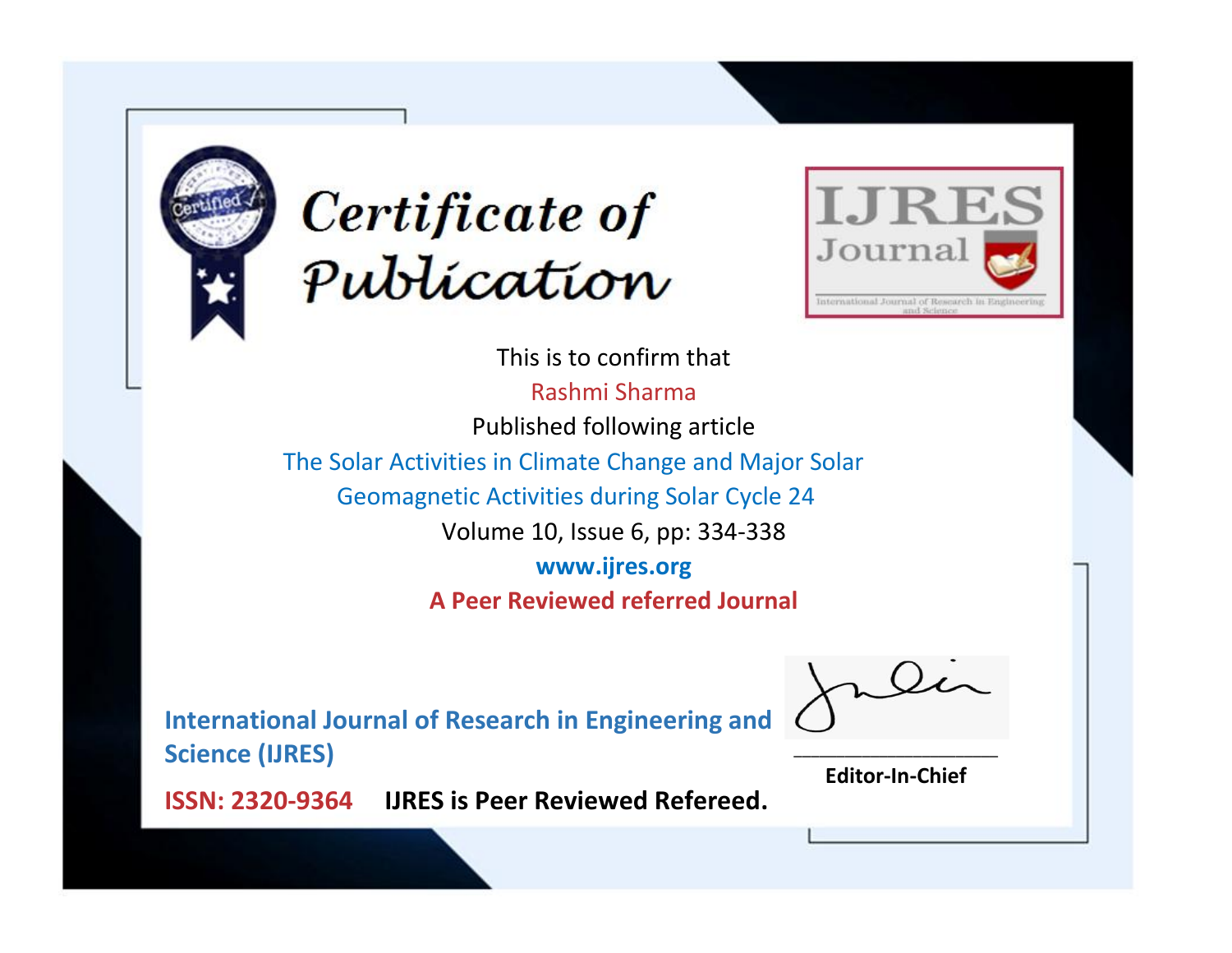



This is to confirm that Omkar Prasad Tripathi Published following article The Solar Activities in Climate Change and Major Solar Geomagnetic Activities during Solar Cycle 24 Volume 10, Issue 6, pp: 334-338 **www.ijres.org A Peer Reviewed referred Journal**

**International Journal of Research in Engineering and Science (IJRES)**

\_\_\_\_\_\_\_\_\_\_\_\_\_\_\_\_\_\_\_\_\_\_\_\_ **Editor-In-Chief**

**Journal.**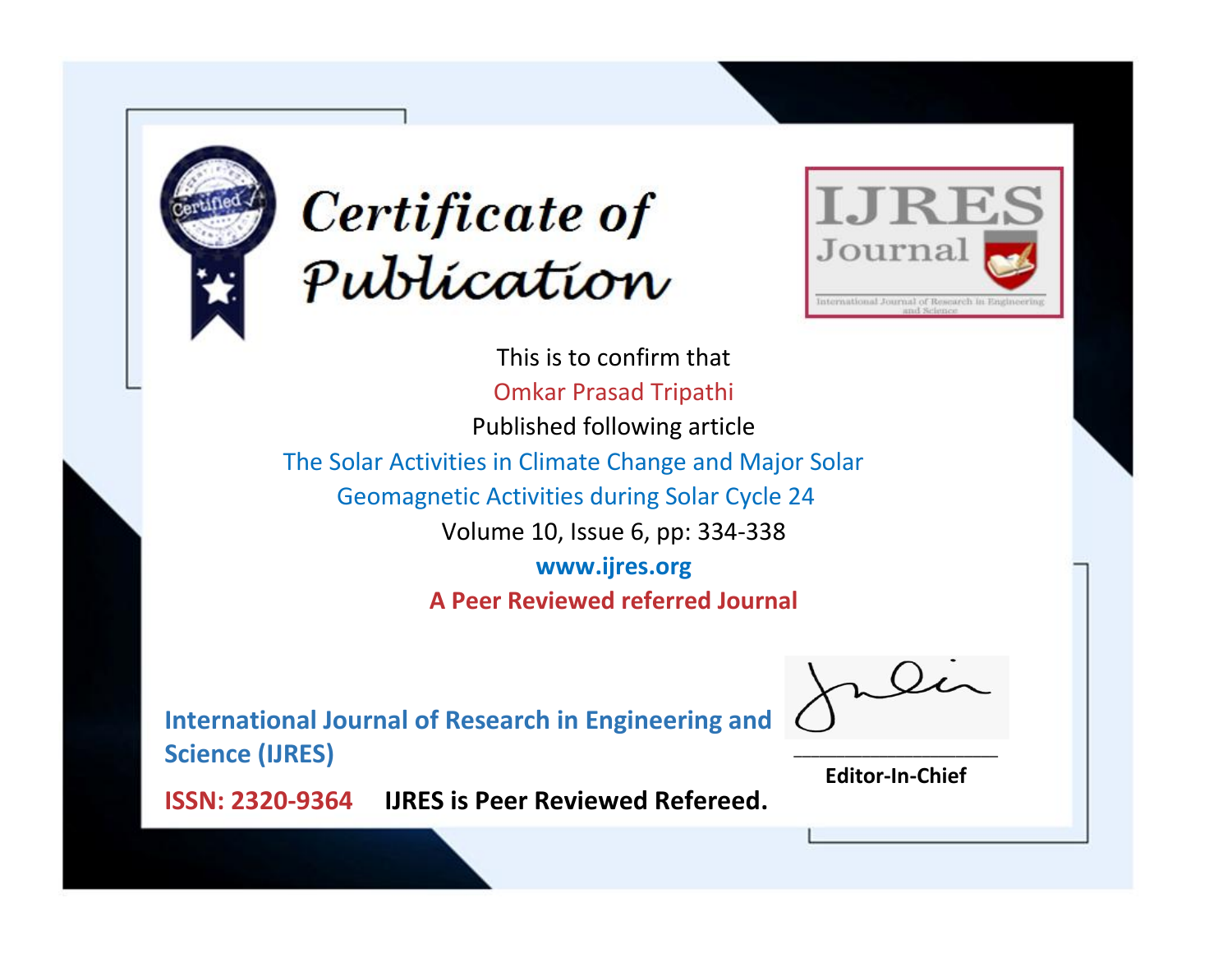



This is to confirm that Brijesh Singh Chauhan Published following article The Solar Activities in Climate Change and Major Solar Geomagnetic Activities during Solar Cycle 24 Volume 10, Issue 6, pp: 334-338 **www.ijres.org A Peer Reviewed referred Journal**

**International Journal of Research in Engineering and Science (IJRES)**

\_\_\_\_\_\_\_\_\_\_\_\_\_\_\_\_\_\_\_\_\_\_\_\_ **Editor-In-Chief**

**Journal.**